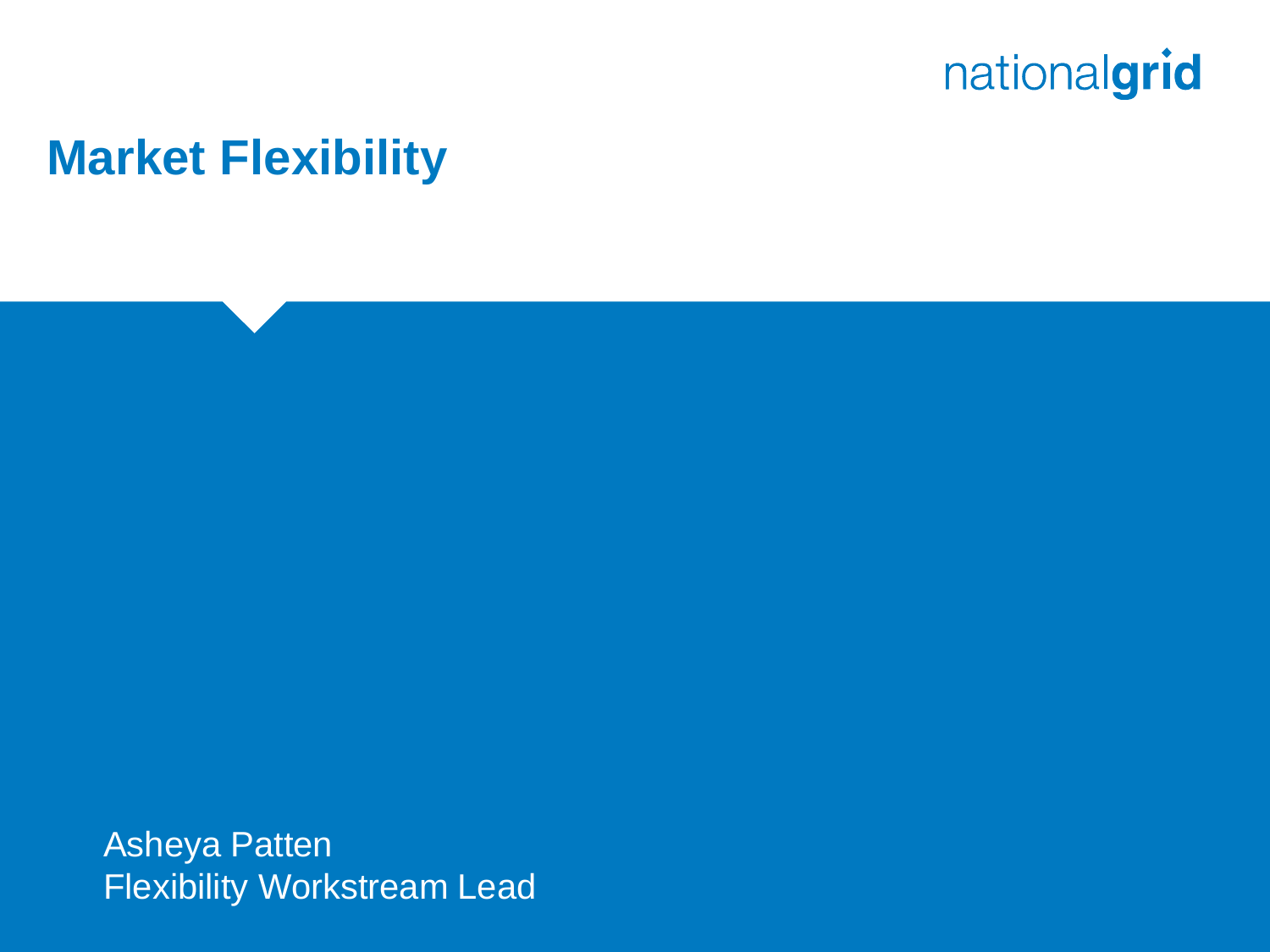#### **Drivers for change**

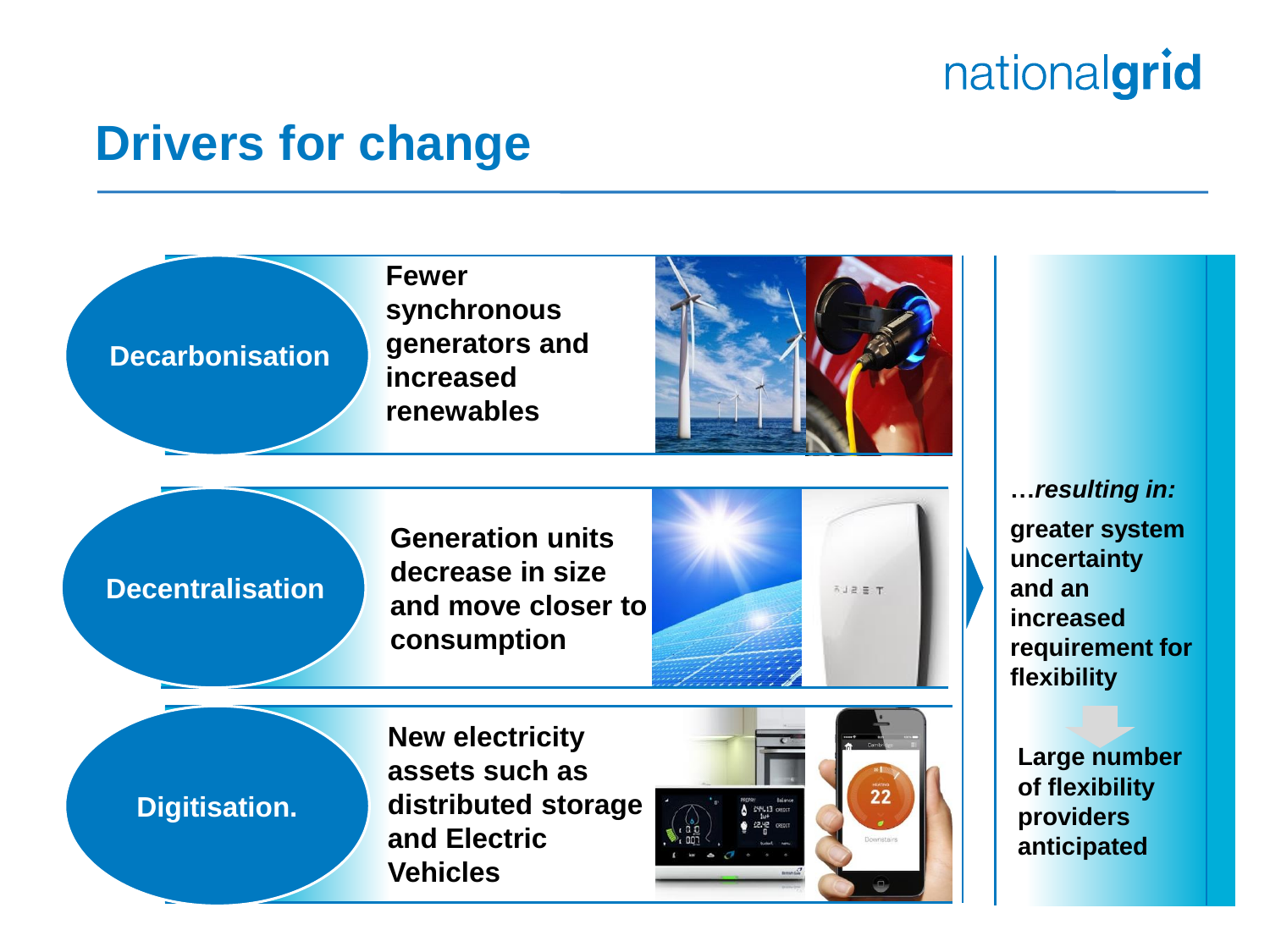### **Flexibility market framework**



**Our aspiration is a flexible market framework which is** *Accessible* **and delivers value to the end consumer**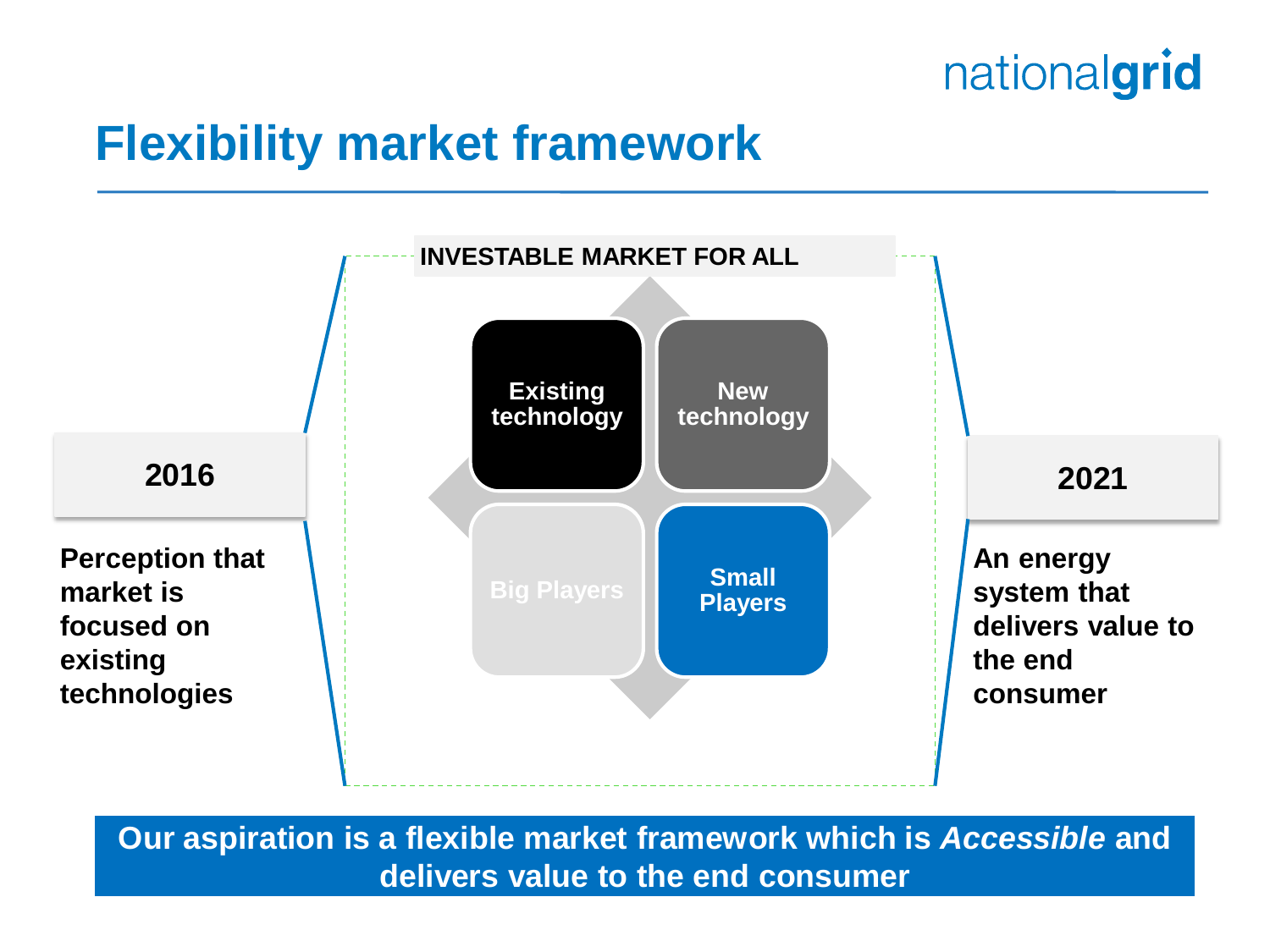#### **Consumer value – up to <sup>~</sup> £2bn pa**

**Flexibility creates consumer value in four ways**

- **1. Reducing wholesale costs by displacing high cost plant 1**
- **2. Reducing the cost of curtailing renewables 2**
- **3. Reducing balancing costs of scheduling flexible generation 3**
- **4. Reducing costs of network congestion 4**

**Adding<sup>1</sup> flexibility could deliver up to<sup>2</sup> £2bn pa of consumer value by 2030**



#### **The value of flexibility is highest in scenarios with high volumes of inflexible capacity**

**Source: National Grid internal analysis, FES 2015, Imperial College & Carbon Trust (***Can Storage help reduce the cost of a Future Electricity System***). 1. Flexibility added could include storage, DSR & interconnection; amount deployed dependent on economics of technologies and the economic value available in the market. 2. Compared with operating the GG system with no flexibility.**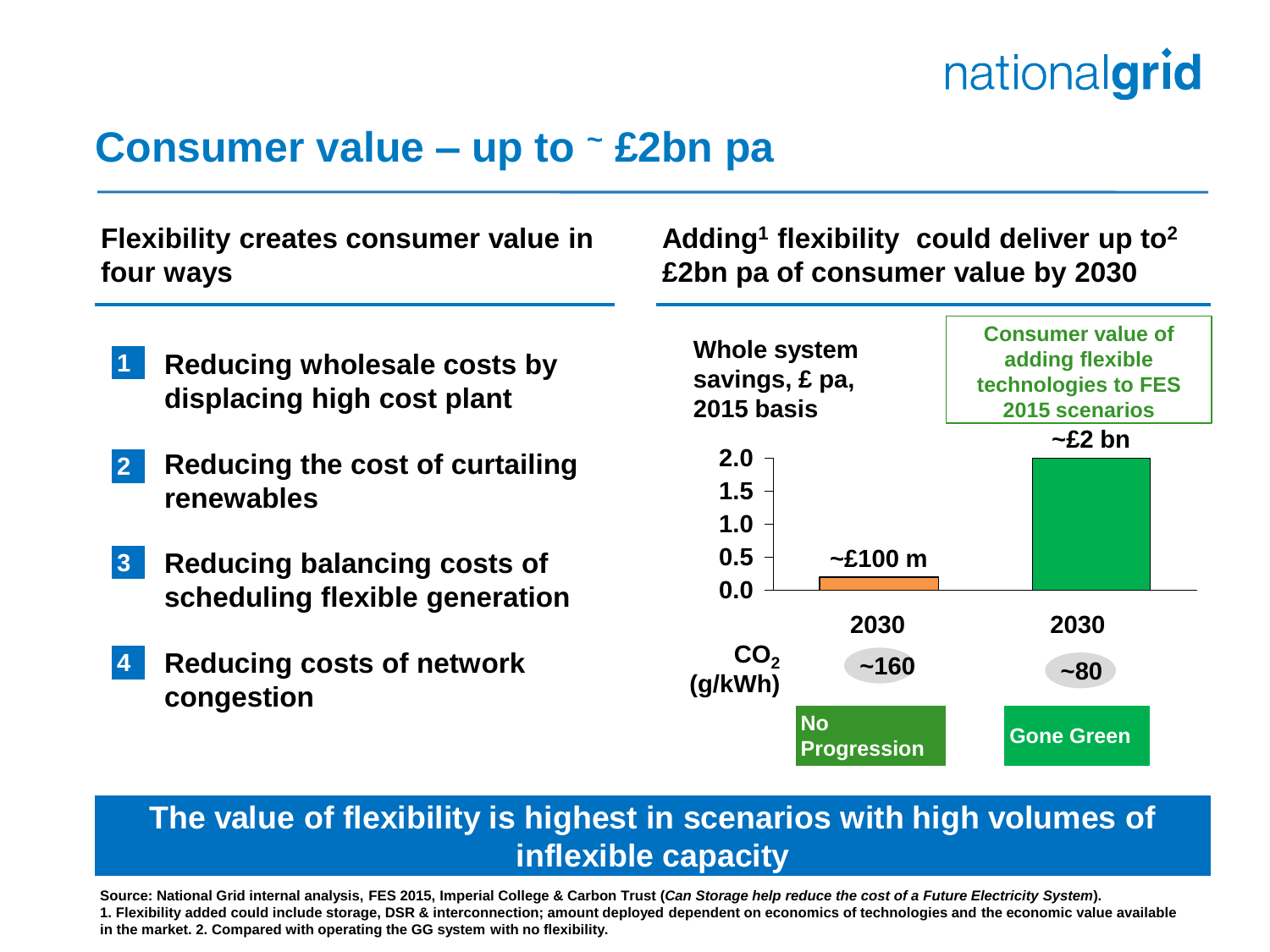#### **Flexibility work stream deliverables**

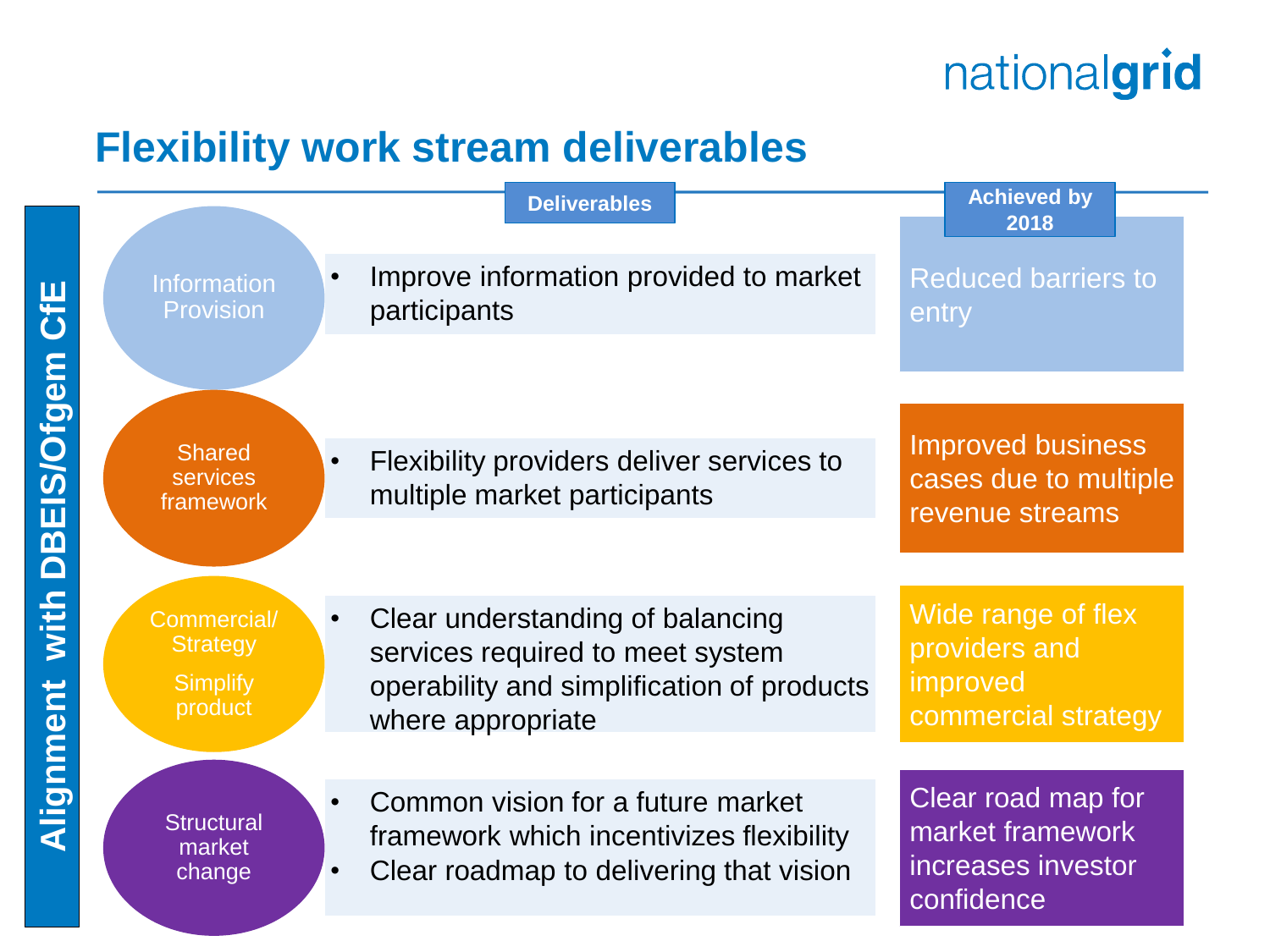#### **Target stakeholder forums**

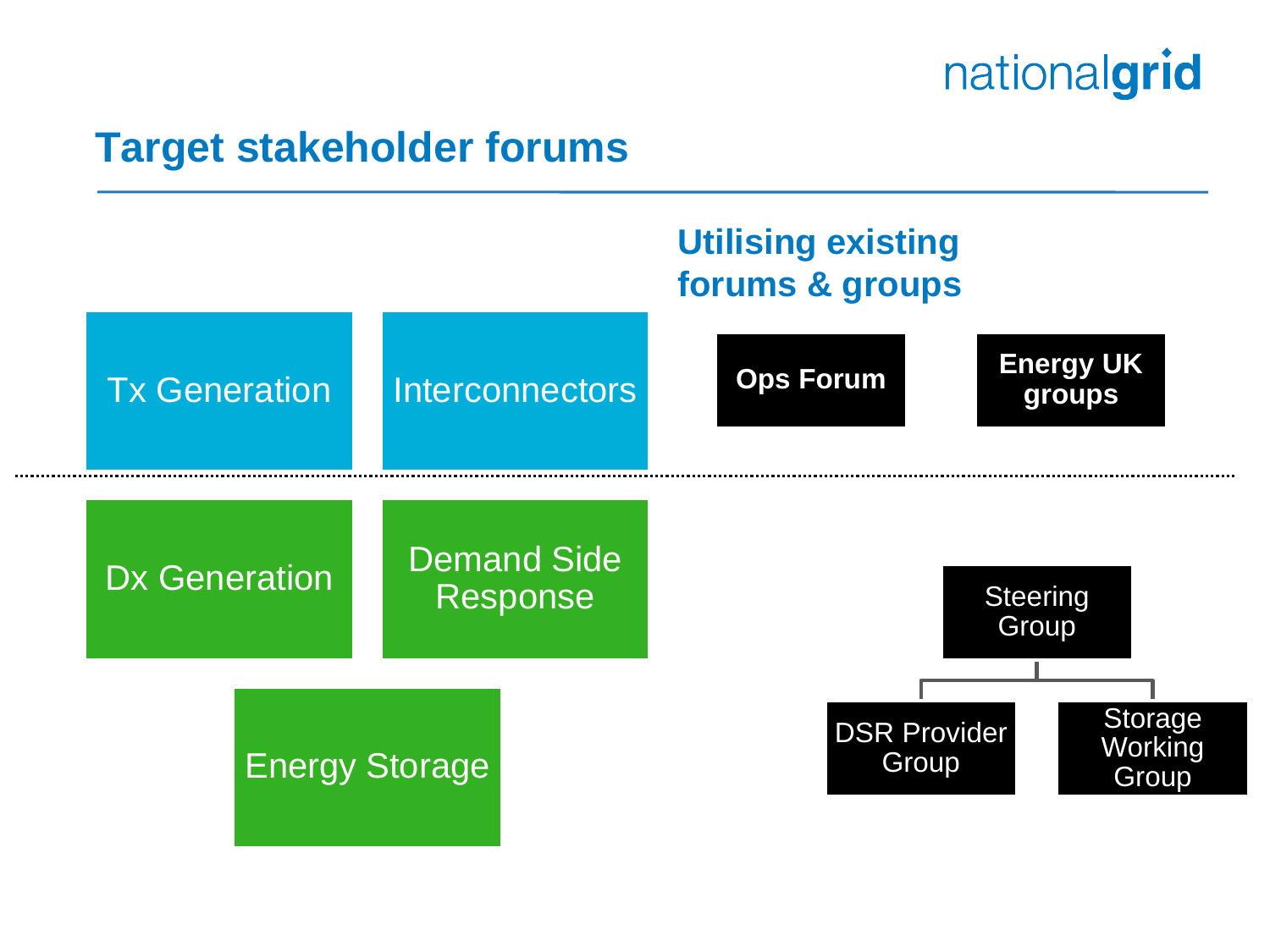#### **Flexibility deliverables timescales**